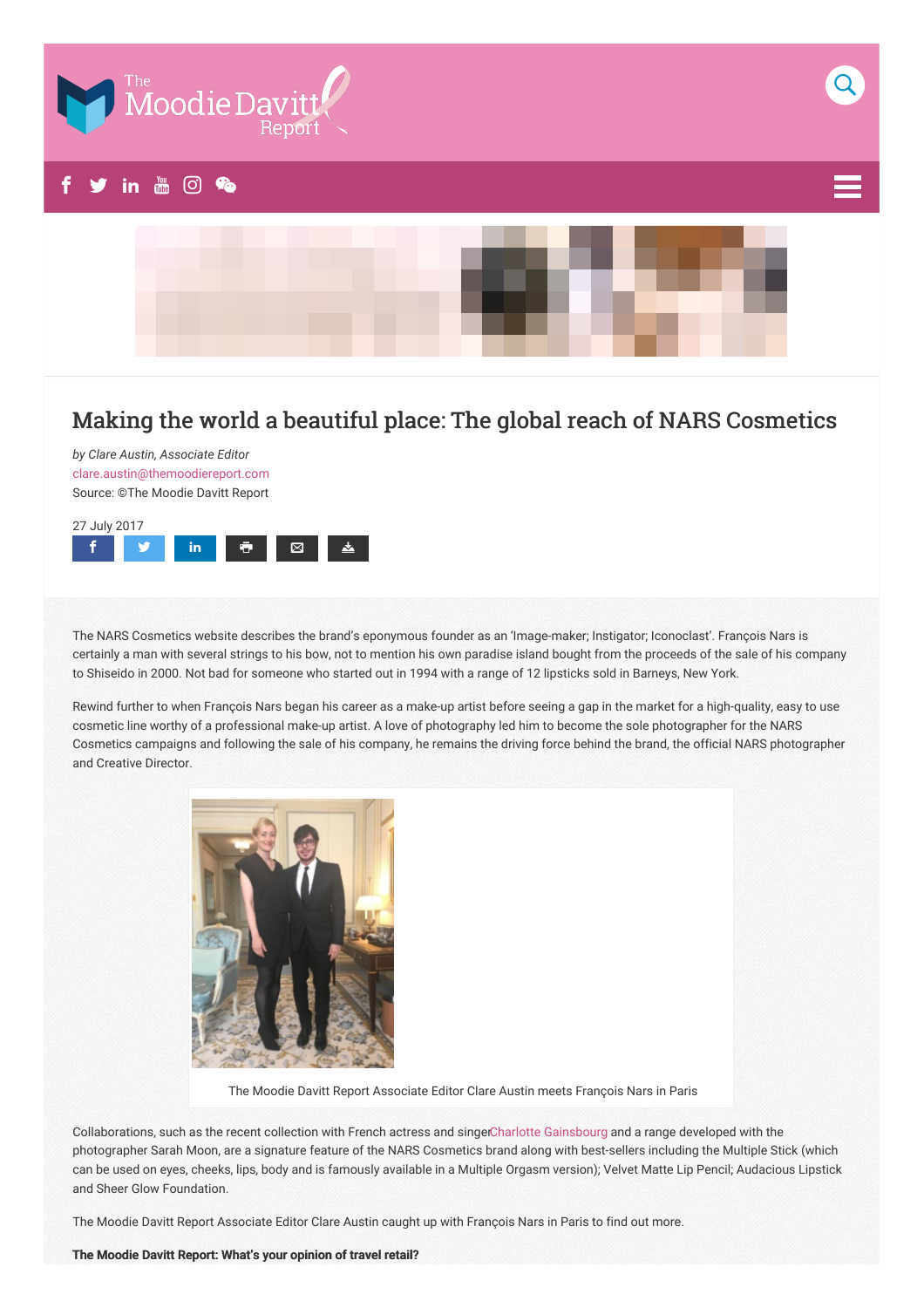François Nars: I think a good quality airport shopping environment can do wonders in getting people in the mood to shop whilst killing time. And it's not just about having the top luxury brands. It's about inspiring design, the overall look and feel. To me, make-up is about helping women to face the world gracefully, so airports, as the gateways to the world, should be a natural starting point for their make-up journeys.

# How important is travel retail to the NARS business overall?\*

Any channel that helps us get closer to our customers is important and travel retail is great for exposing NARS to those who may not know about the brand. It has been an amazing platform for growing our reach and building our presence. There is a lot of interest from Asian consumers, especially Koreans and Chinese, and we see a lot of potential to expand the business in more travel retail markets.

\*[Ed – Travel retail is one of the fastest growing markets for NARS worldwide and the company has an increased focus on driving the travel retail business].

# "Any channel that helps us get closer to our customers is important and travel retail is great for exposing NARS to those who may not know about the brand."

# Do you have plans to expand in travel retail?

You bet. It's a very exciting year for us on that front. We recently expanded into two new markets: Dubai and Kuala Lumpur. At Dubai International Airport, we opened our first travel retail flagship counter in the Middle East region and in the second half of the year we will open at airports in Singapore, London, Macau and China.

# Do you think an airport is the right kind of environment in which to offer a make-up service?

I don't really think there's a right or wrong kind of environment to get your make-up done. At NARS, we are all about empowering women and giving them the tools to do their own make-up anytime, anywhere. After all, as I've always said: "Don't be so serious; it's only make-up!" Airports may not have the luxury of space and time, but as long as the service offered is professional and makes women feel good about themselves, I believe it can still be an extremely positive experience.



The campaign image for NARS Cosmetics Powermatte Lip Pigment features model Bella Hadid, photographed by François Nars himself

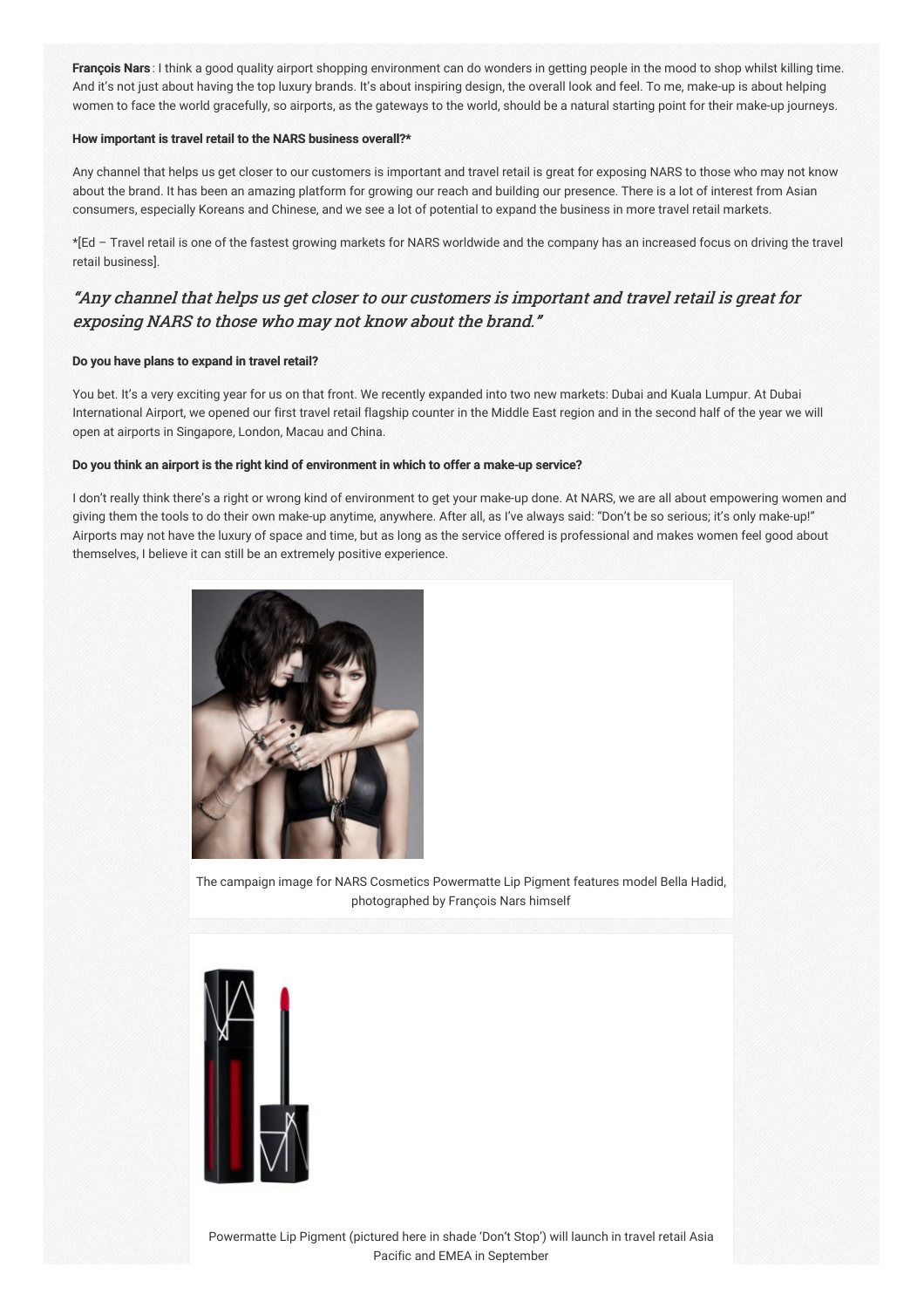# Congratulations on being awarded the Légion [d'honneur\(](https://www.moodiedavittreport.com/make-up-maestro-behind-nars-cosmetics-awarded-frances-highest-honour/)François Nars was awarded France's highest decoration, the Légion d'honneur, in November 2016 in New York). What did it mean to you to receive such a prestigious merit?

I was surprised and proud. I've actually brought it on this trip to Paris because my parents were not in New York when I got it so I had to bring them the actual medal. They are very proud. It's such an incredible honour, the highest you can get in France. I never thought I would receive the Légion d'honneur even though I tried my best to represent France as well as possible in the United States and all over the world. And it's a beautiful medal on top of that! Once in a while I look at it and say: "Is that really mine?". I must say it's kind of strange because I have got awards before but never anything like the Légion d'honneur. It feels great, definitely feels great.



Cultural Counselor of the French Embassy Bénédicte de Montlaur hosted the ceremony in New York at which François Nars was presented with the Légion d'Honneur

#### Your latest collaboration withCharlotte [Gainsbourg](https://www.moodiedavittreport.com/charlotte-gainsbourg-brings-her-creative-touch-to-latest-nars-collection/) has been very well received. What was it like working with her?

I am very, very proud of it [the collection] and very happy. There was total trust on her side and on my side so what else can you dream of? She is the perfect muse. I gave her carte blanche, total power so she was able to do anything. I told her: "The collection has to be you Charlotte, it has to resemble you, it has to look like it has come from you. This is not a collaboration that I will just put your name on and then we do everything behind your back and we will just show you it all at the end." No, from day one she decided the colours, the packaging, everything. I mean really everything you saw in that collection was hers even to the names for each colour. I wanted it to be so personal. And that's how, to me, a collaboration with one person has to be.



Creative collaborators François Nars and Charlotte Gainsbourg



French polish: The NARS x Charlotte Gainsbourg collection for Summer 2017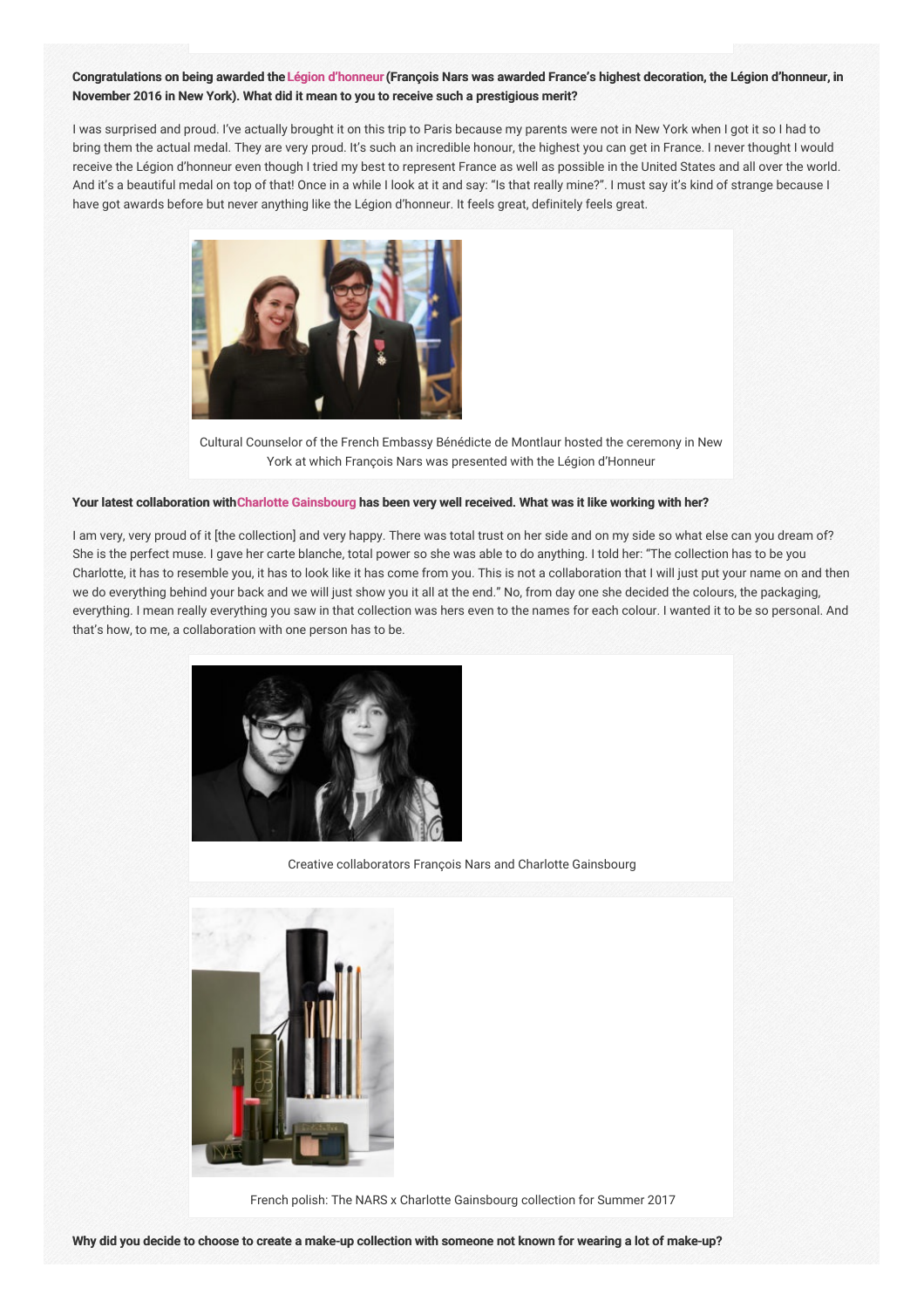I love women who don't wear too much make-up. I also love very eccentric women who wear so much, Anna Piaggi for example (the late, celebrated Italian fashion journalist). I love women who really know what they love and have a strong sense of style and what's right for them. Charlotte is not a person who wears lots of make-up but she does love make-up. She knows what looks good on her and that's why I trusted her. She knows what will work for her and will work for many many millions of other women because some women are afraid of make-up. Not everyone is like Kim Kardashian, some women are very scared and afraid.

# "I love women who don't wear too much make-up"

All the colours and formulas that Charlotte picked are very easy to use for anybody and the collection had an incredible response.

# Of all the NARS collaborations, which has surprised you the most?

I would say the Sarah Moon collection. It was so feminine and delicate, very different from the previous Andy Warhol, Steven Klein and Guy Bourdin collaborations which were much more colourful. Sarah's collection was so surreal and transparent. I was very thrilled when I saw everything. Also, because Sarah is still with us, thank God, I had that direct contact and we did it together. It maybe wasn't the biggest seller but the result, to me, was fantastic and it looks so beautiful.



Ephemeral Beauty: Sarah Moon for NARS Mind Game Mini Velvet Lip Glide Coffret



Sarah Moon for NARS True Story Cheek and Lip Palette

When I type N-a-r-s into social media, it automatically auto-corrects to NARS – how does it feel to have your name become so synonymous with make-up?

Thanks to the women. Really. Thank you to all the women out there on the planet from Asia to South America to the United States to Europe, everywhere. Thanks too to all the people around me that work so hard to make it that way. Thanks to myself a little bit too for having the original idea to do a make-up line I guess! It was a lot of hard work on everybody's part including myself when I first started. It's pretty incredible. It's a very abstract feeling at the same time: When you realise your name is all over the planet and that when you go to sleep, people wake up on another side of the world and start wearing your product. It's a very funny feeling but very thrilling.

Do you think make-up for men will ever become mainstream? "I believe only <sup>a</sup> very limited percentage of men want to wear make-up: Actors, rock stars, David Bowie. But, real men, real-life men: Doctors; dentists; workers in factories? I really don't believe they will ever wear make-up"

Which is your favourite NARS product of all time?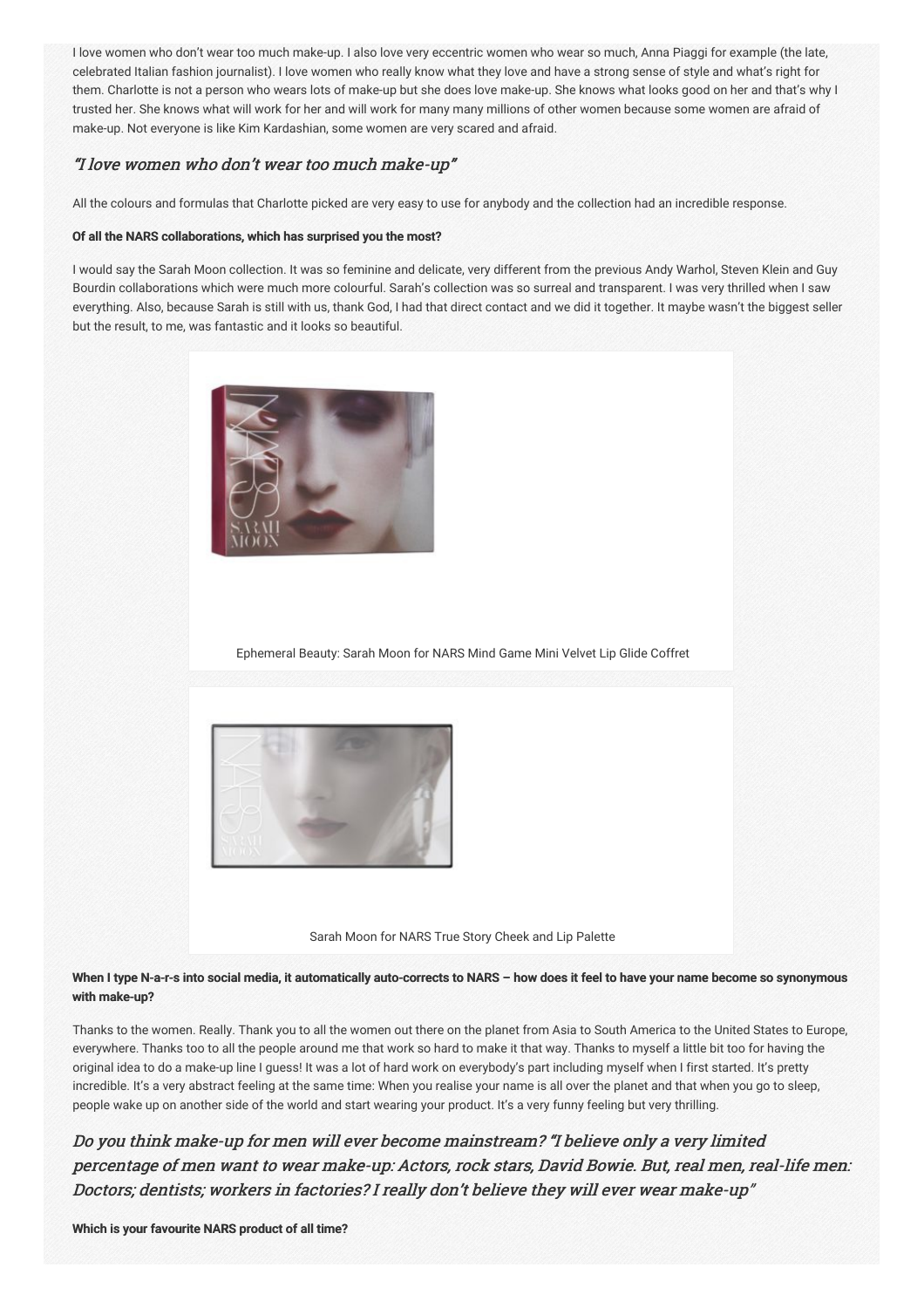You know, they are all my children, I can't say I love one more than the other but I really lov**Velvet Matte Lip Pencil** because I would have loved to have those in my kit when I was working as a make-up artist.

I love the Liquid Blush that just came out and is doing so well. Both are amazing because they contain so much pigment and they are so rich and perfectly matte.

I love the Multiple Stick because it's such a great product to have: Five minutes to give a great glow. Those are my top three but now we are launching a new matte gloss Powermatte Lip Pigment and it's amazing. Fabien Baron has created beautiful packaging for it, model Bella Hadid is the face of it. It's a very velvety matte gloss, not dry, stays on all day and it has every shade from light to neutral to strong red.

That is the good thing about being a make-up artist and having a make-up artist line. It's not just a chemist in a factory creating a product who doesn't test it necessarily on real women. I am very critical, very tough on whatever comes out. If I don't like the texture, the formula, the colours, I make them re-do it until it's perfect. Quality, quality, quality.



Red alert: NARS Velvet Matte Lip Pencil in Dragon Girl

Has the rise of selfies and social media changed the way you create make-up because you know that women are going to be constantly photographing it?

No, absolutely not. It doesn't influence me in any way because make-up is universal. I create make-up for women all over the world. The ones who do selfies, the housewives at home who do no selfies, grandmothers who will maybe do a selfie with the grandchildren.

Women inspire me, that's all. I don't ever think about how make-up is going to photograph when I'm creating it, certainly not for selfies. That's not my job, my goal. What I care about with make-up is how women are going to look in real life.

## How has the rise of the beauty vlogger and online tutorials affected the way you work as a creator?

There has been an incredible evolution of the access to beauty not only because of social media but also because there are so many more choices in make-up. Women are learning and experimenting more and magazines, professional artists and the freedom of fashion are helping them to explore these options and make fewer mistakes along the way.

# You have talked about make-up being "an enhancement, not a mask". Do you think the current trend for a very artificial look: contouring, Instagram filters etc. has gone too far in camouflaging reality?

Make-up is to enhance beauty and I believe trends should not be followed blindly because someone tells you to. You should look in the mirror and know what makes you look good. Even if you feel that you don't know what to choose, in the end you always know what's going to make you look and feel great. It is very important that you really believe in yourself, believe in yourself first, but also believe in your own beauty.

# "I think make-up as an art form is more prevalent now than ever"

# Do you think make-up for men will ever become mainstream?

It's hard to tell but I believe only a very limited percentage of men want to wear make-up: Actors, rock stars, David Bowie. But, real men, reallife men: Doctors; dentists; workers in factories? I really don't believe they will ever wear make-up. The only make-up I think they would wear would be tinted moisturisers. An easy, single product for evening out skin tone. Maybe a lip balm, neutral, no colour so it's not really makeup.

I might be wrong. The Egyptians wore make-up like crazy regardless of their sexual orientation or anything else so you never know. Anything could be possible. But I don't see it happening. All the make-up lines that have been created for men have failed so I think that's the proof that it's probably the wrong thing to do. I do believe in skincare for men, that is a great market as men become more and more aware of their skin and want to make their skin look great.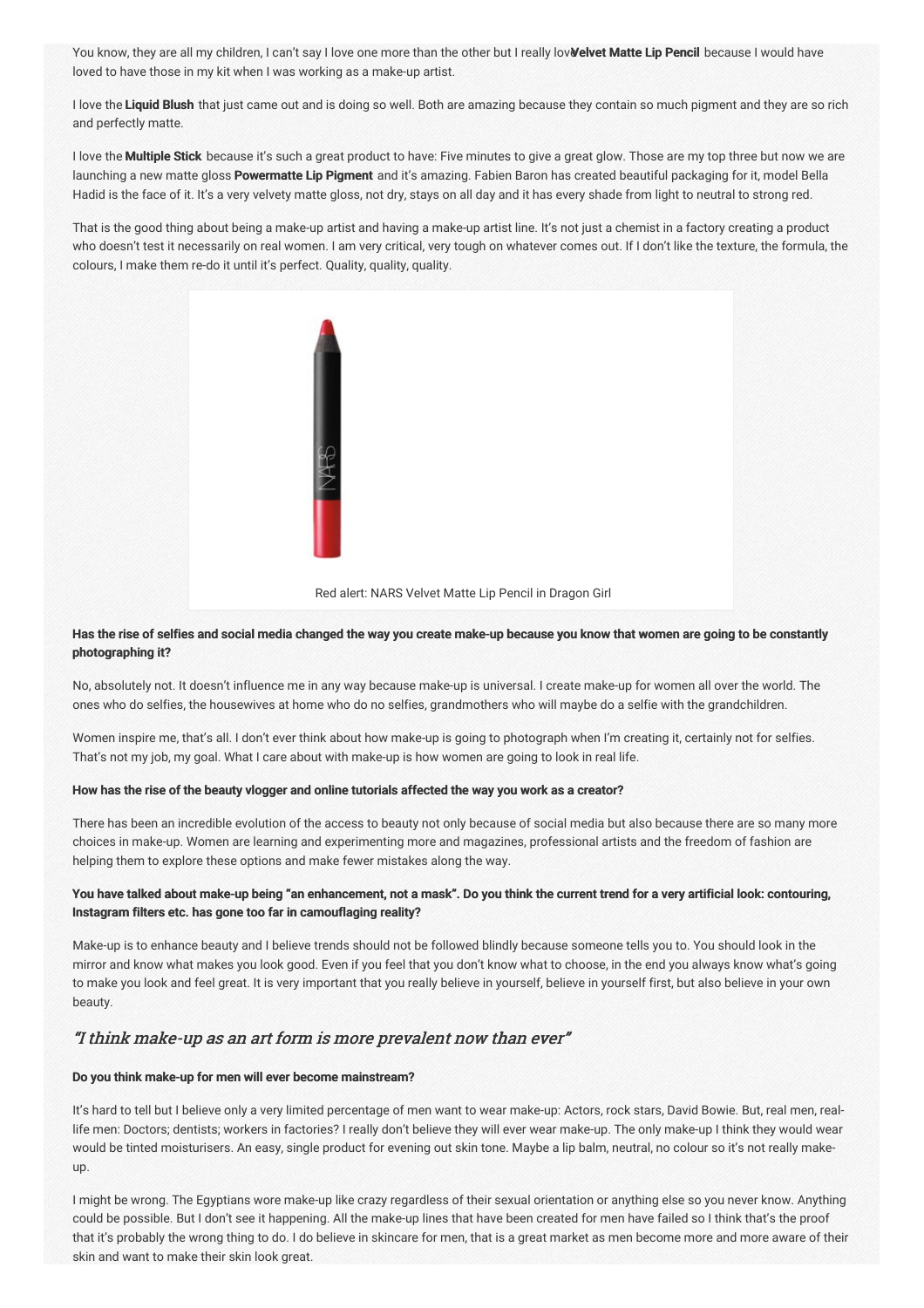# How do you come up with the names of your products?

I keep a little Hermès book that I write in 24 hours a day, even in the middle of the night. It is important that the colours have an identity and the names help give them that identity. It makes you dream a little bit.



Risqué business: For the uninitiated the Multiple Orgasm is a best-selling multi-purpose stick for eyes, cheeks, lips and body

#### Make-up is an art form steeped in history and utterly creative. As an art form do you think it is understated?

No, not at all. I remember seeing Guy Bourdin's work at a very young age, around when I was ten or 11 years old in the French Vogue magazines my mother read in the late 60s, early 70s. The magazine was extremely creative with works by fabulous photographers such as Helmut Newton and Man Ray. All those images woke me up to a certain sense of colour, make-up and artistry. I didn't know anything about art at the time, but I had a very, very strong attraction to those images because of the strong colours and make-up looks. It was around that time that I knew that the fashion/beauty world was something I wanted to be a part of and make mine. It was from that age that I knew I wanted to become a photographer or make-up artist. Today, I would say that there has been even more of an evolution in make-up in everything we do and the art form is more prevalent now than ever.

#### You have described yourself as a shy person: Do you see make-up as a way of creating an armour to face the world?

Yes, in a way. Make-up is a great tool for transforming yourself. It's fun to play with, you can become somebody else or find yourself in a look. There are so many different ways to achieve a look, so many tools and colours to use and play with. You can always take it off, so play with it, it's fun.

# Of all the photographers you have worked with, who has had the most profound impact on you?

It's hard to choose only one! I have already worked with so many incredible photographers that inspire me, most recently Steven Klein and Sarah Moon. I loved working with Avedon, Penn, Newton, Meisel. Many times (Steven) Meisel would invite me behind the camera and that helped me when I began photographing our campaigns.

# You said that you are very inspired by travel. Is it the journey or the destination that inspires you the most?

I would say both. There is so much inspiration in my life that comes from so many different sources. I do love travelling: I pick up many different ideas from all over the world. I love learning from unique cultures in each city that I visit.



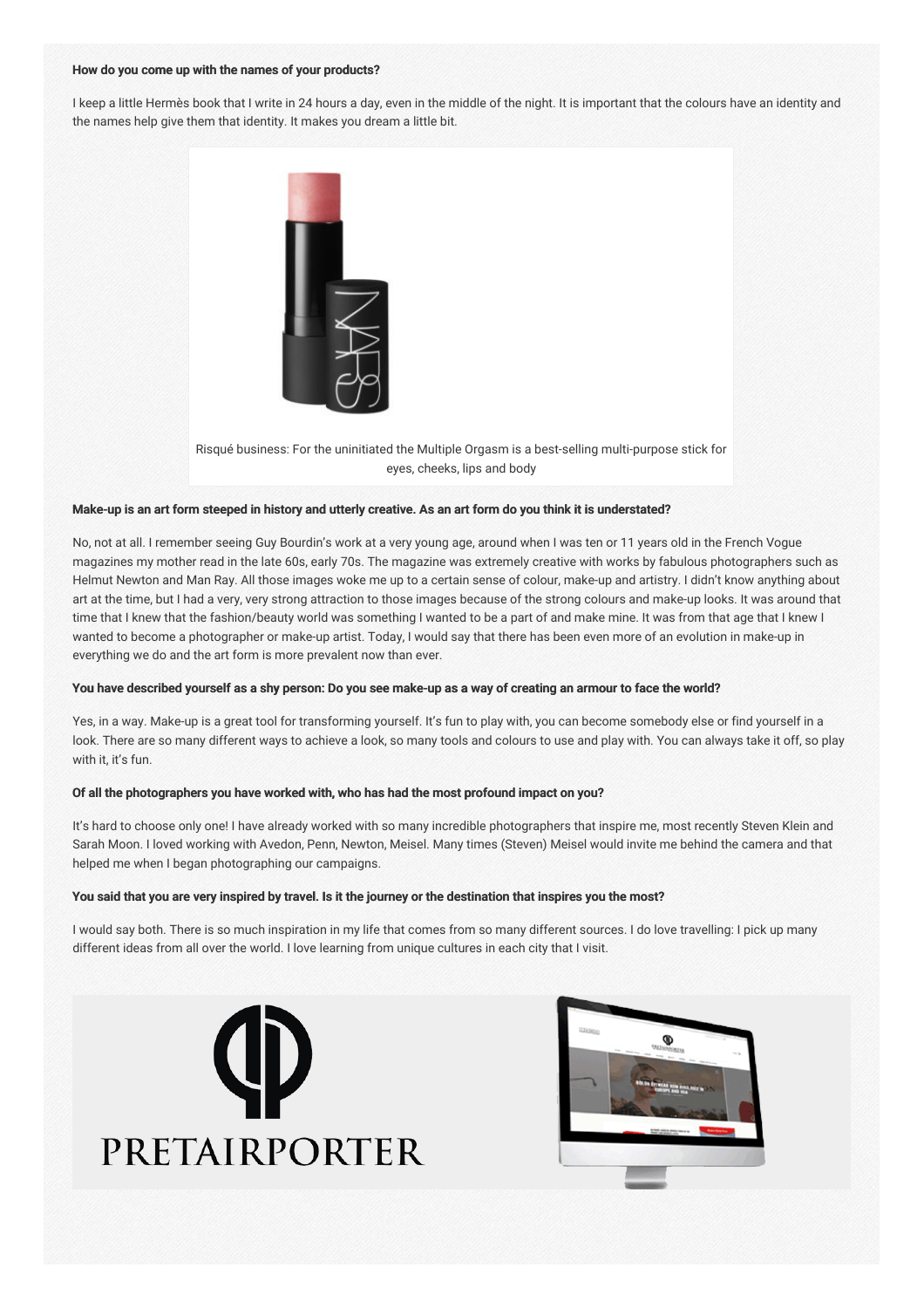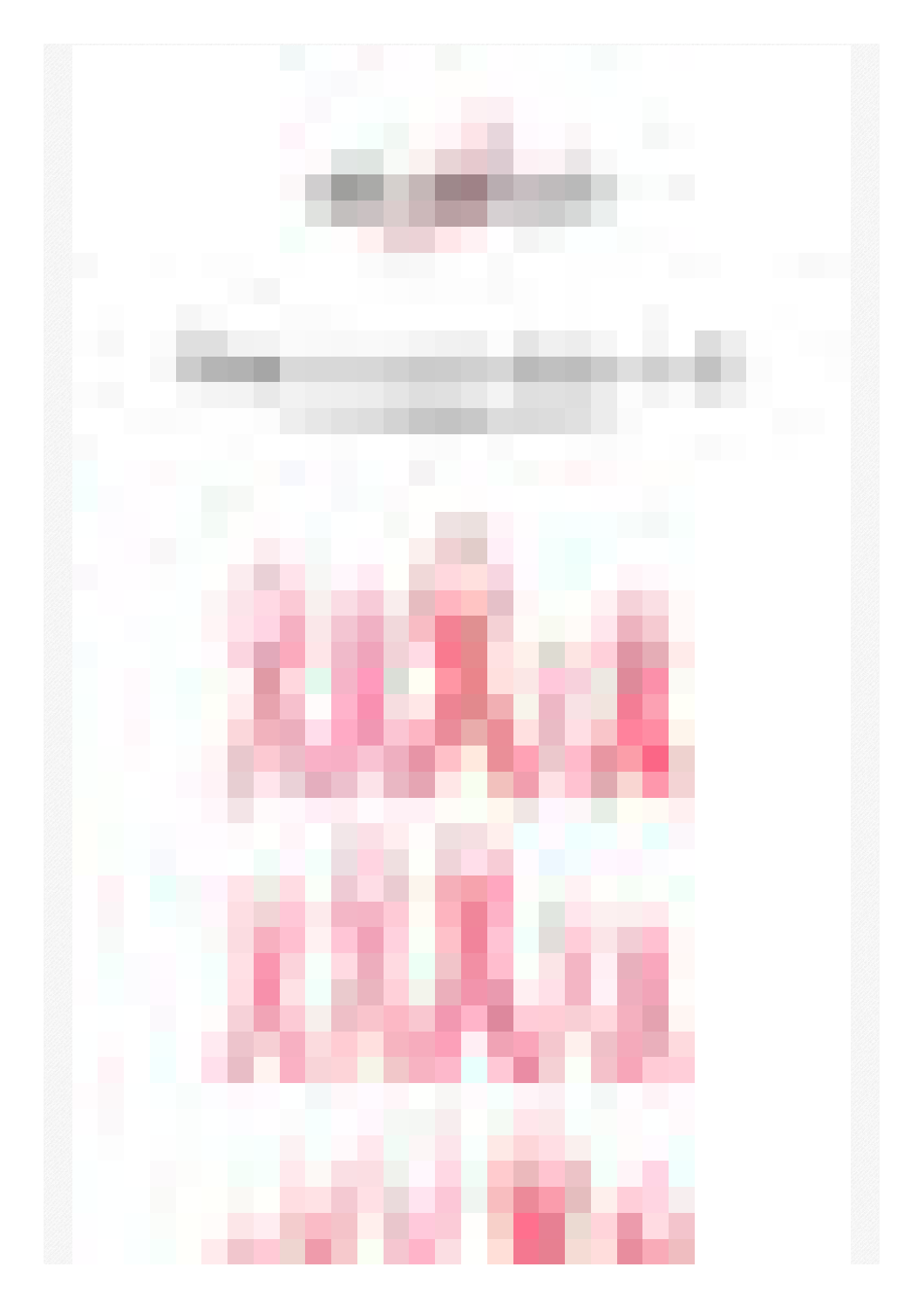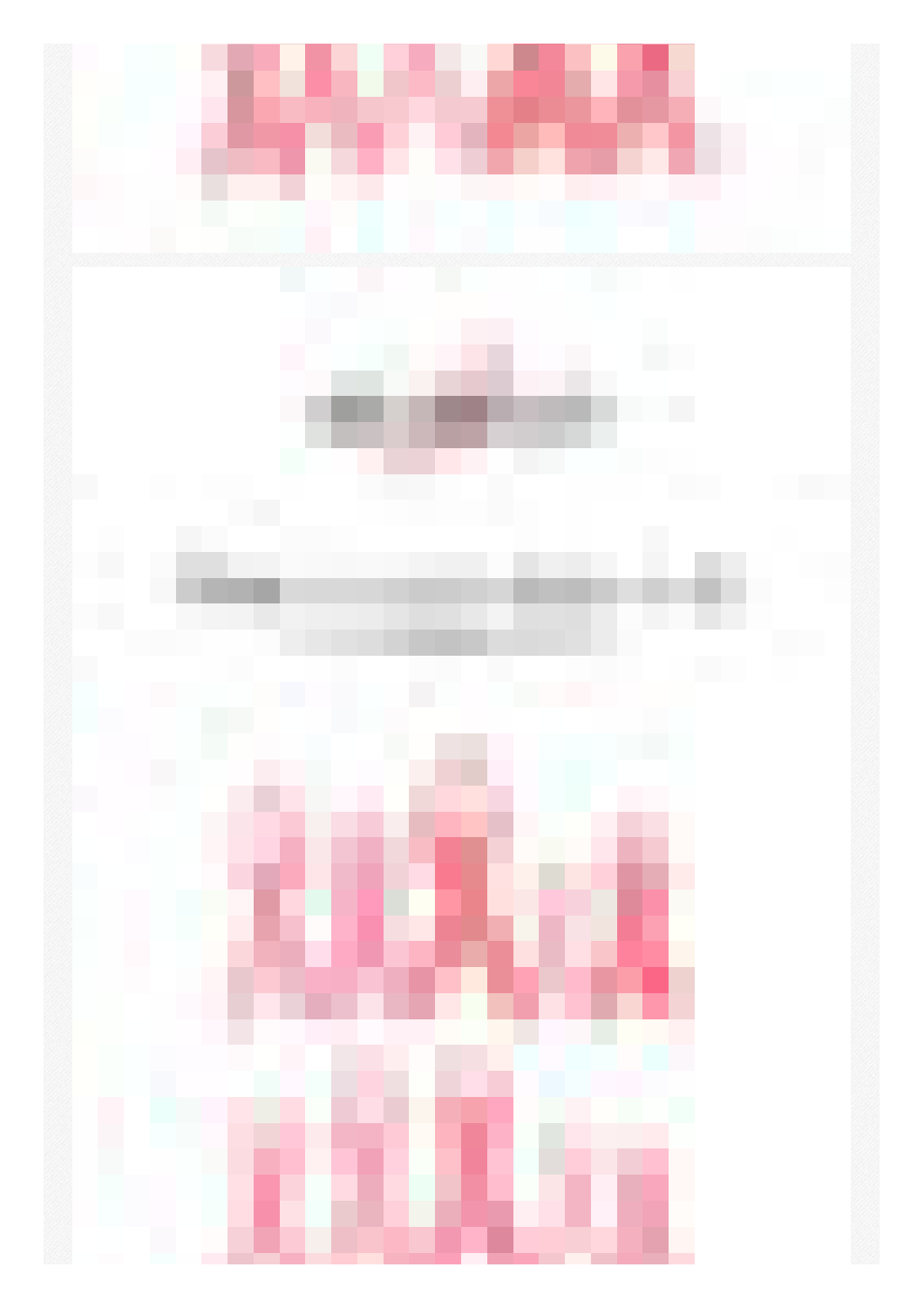

# Reader SIGN UP

To subscribe and manage your alerts from The Moodie Davitt Report

[CLICK](http://eepurl.com/b4ZypH) HERE